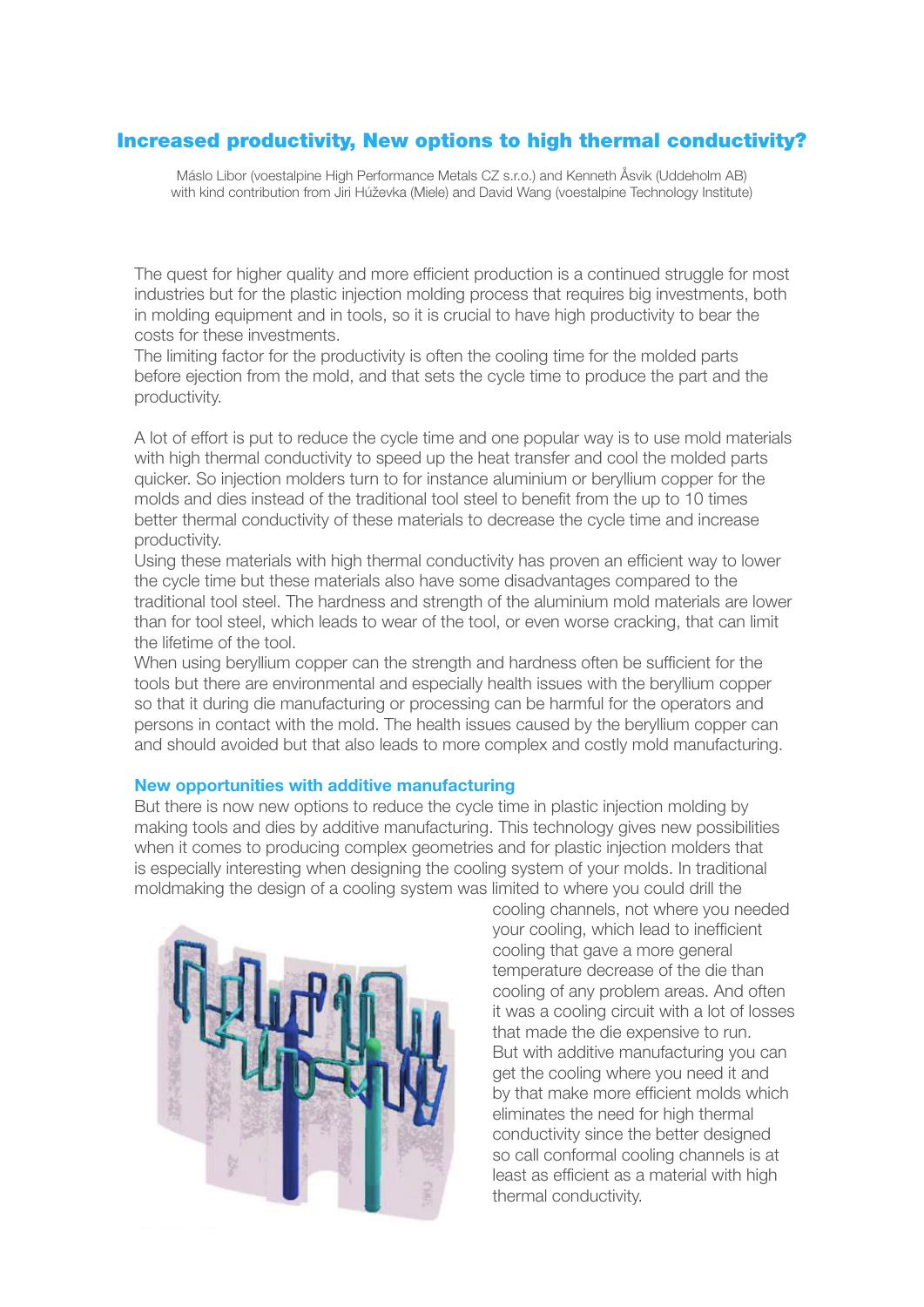One company that has discovered these new opportunities is Miele technika s.r.o., that in their plant in Uničov in the Czech Republic is molding parts for household appliances. The need for high quality and competitive products is pushing them to keep improving the production process and that is of course also valid for the molds for plastic injection molding.





One example are inserts for a mold to produce parts for a dryer which is running in a highly optimized and automated production line that produces almost a 1000 pieces per day. It was needed to increase the productivity and reduce the cycle time so some new ideas was tried instead of the conventionally manufacturing die made in conventional tool steel. These ideas included changing the material in the insert to aluminium and beryllium copper but also an insert made in tool steel by additive manufacturing.

All three options improved the cooling of the parts and reduced the cycle time with about 10 seconds or about 15%, which for this part this means a saving of four production days every month, which is a huge productivity improvement.

As the full molding process had other limitations for the cycle time was the target to reach these 15% cycle time reduction and that was what the inserts were designed for and all met.

It is noticeable that the plastic parts produced with the additively manufactured insert have a lower temperature after ejection, which makes the further processing of the plastic part easier and gives an additional savings as well as a quality improvement.

Even though it worked well and gave a cycle time reduction, the aluminium insert had issues with cracks in the insert quite early in the production and had just half of the lifetime of the other options, and even though it could be repaired, was this option ruled out due to the short life and extra maintenance stops.

The beryllium copper and the additively manufactured inserts have so far produced more than 200 000 plastic parts which is comparable with a conventionally manufactured insert so there are no issue from a tool life or maintenance perspective.

## **Productivity at a cost?**

Normally there is no such thing as a free lunch and this is the case also for these inserts, so all the tested options were more expensive than a conventionally manufactured insert. The additively manufactured inserts were 75% more expensive than the conventionally manufactured inserts so the shorter cycle time had a price but for this part was the increase in productivity well worth this extra cost.

However, the price of the both the aluminium and the beryllium copper inserts were then even more expensive than the additively manufactured part. They were about 70% more expensive than the additively manufactured insert, which makes them about 3 times more expensive than the conventional tool steel insert. This is due to expensive material and complex manufacturing processes with complicated EDM operations, adding to the issues with short lifetime for the aluminium insert and the health and environmental issues for the beryllium copper.

Overall, it shows that additive manufacturing is a very good option, all from productivity, cost and sustainability reasons for plastic injection molds and that high thermal conductivity can be replaced by conformal cooling.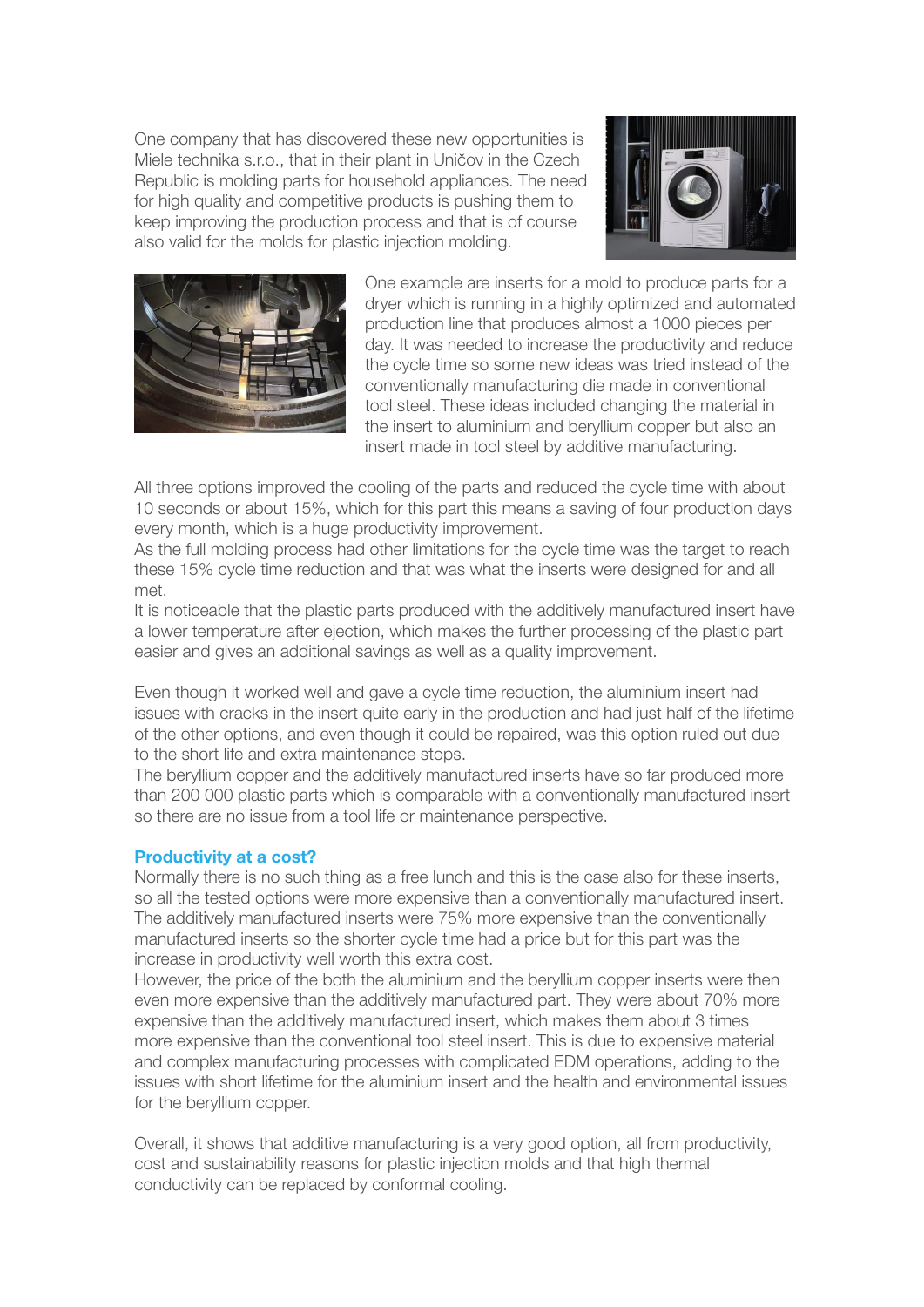## **Complicated novel technology or ready to go solution?**

To reach the performance of an additively manufactured insert it is of course important to take advantage of the possibilities that the technology gives, with regards to design



of complex structures. The insert for this specific case was designed and manufactured by voestalpine Technology Institute in Nantou, Taiwan, using experience and different simulation software to come up with the best design to get the cooling needed for the plastic part produced, as well as an insert that is easy to produce and uses the properties of the tool steel used for the insert.

Taking advantage of possibilities of the additive technology and the virtual verification in software did not only enable the saving in cooling time but as the technology is so predictable the targeted cycle time was reached at the first shots in the molding machine. As the target was to match the other material options and the full production cycle was the additively manufactured insert designed to reduce the cycle time with 15% but with further optimization of both the design and the process there are opportunities for further improvements in productivity and quality.



Since it is now clear that the benefits from the design possibilities of additive manufacturing technology can solve thermal problems better than high thermal conductivity materials is the low thermal conductivity of a tool steel not an issue anymore and inserts with excellent cooling efficiency can be made by this technology. The tool steel used for the additive manufactured insert was Corrax® from Uddeholm, Sweden, which is a steel developed for inserts for plastic molding and the specific needs

for the molding process. With its optimized chemistry and excellent powder properties, it is a material grade that is easily processed by additive manufacturing and gets the properties needed for molding inserts. Corrax reaches a hardness of 50 HRC and by that handles with the wear from most plastics and its excellent corrosion resistance makes it cope with both aggressive plastics and corrosion issues within the cooling channels. It can also be polished to A1 level, which has been an issue for additive manufactured inserts but with an excellent powder size distribution and morphology this is now possible with Corrax.



So additive manufacturing is a technology that is ready to solve your thermal issues, either it is for better quality or increased productivity, and it is both an economical and sustainable solution to cope with the high investments in plastic injection molding industry.